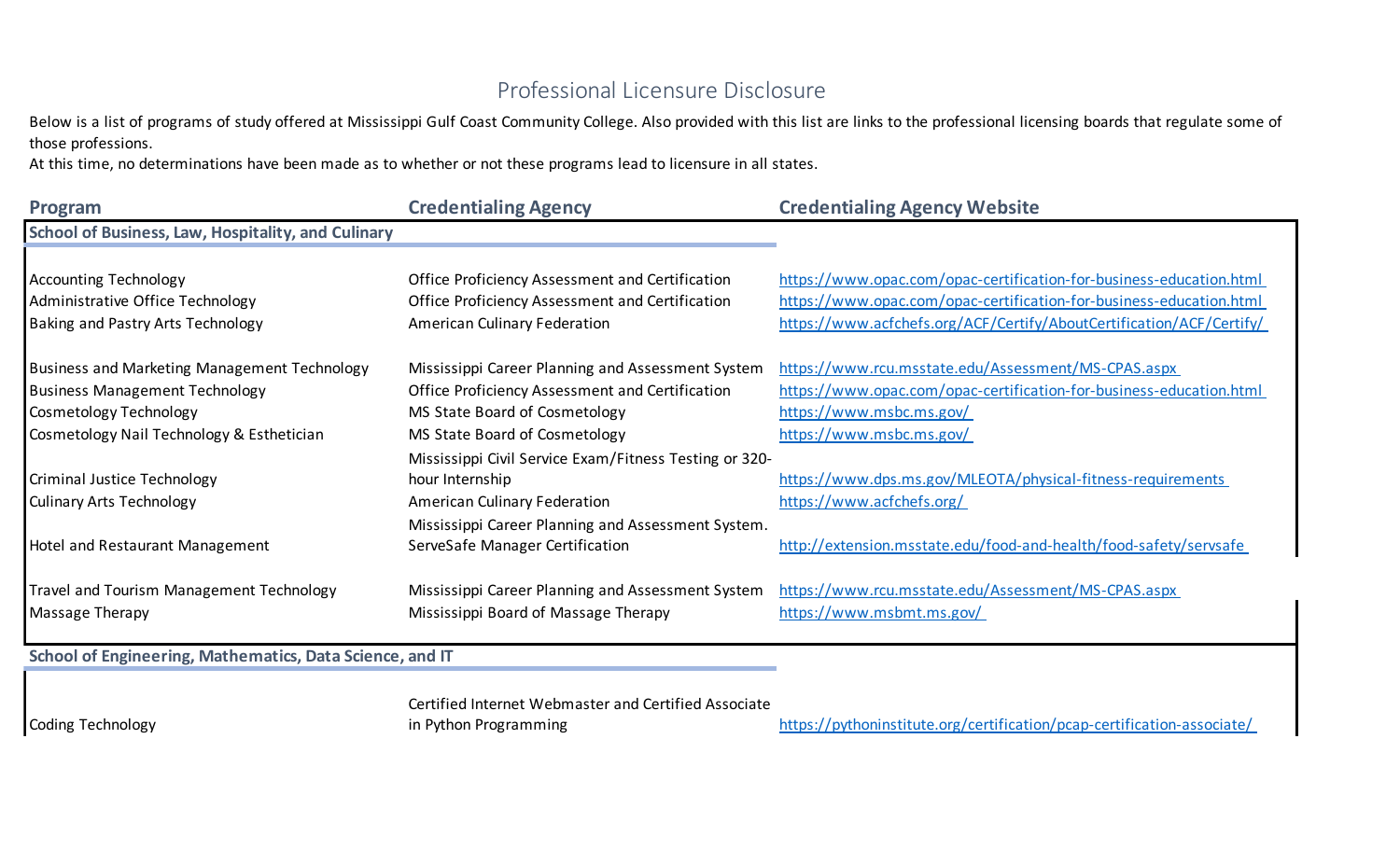| <b>Computer Networking Technology</b>                        | Certified Internet Webmaster and Cisco Certified<br>Technician | https://www.cisco.com/c/en/us/training-events/training-<br>certifications/certifications/entry/technician-cct.html |  |  |
|--------------------------------------------------------------|----------------------------------------------------------------|--------------------------------------------------------------------------------------------------------------------|--|--|
|                                                              | Certified Internet Webmaster and Certified Associate           |                                                                                                                    |  |  |
| Computer Programming Technology                              | in Python Programming                                          | https://pythoninstitute.org/certification/pcap-certification-associate/                                            |  |  |
| <b>Cybersecurity Technology</b>                              | Comptia and Linux                                              | https://www.comptia.org/certifications/linux                                                                       |  |  |
|                                                              |                                                                | https://www.sas.com/en_us/certification/credentials/foundation-                                                    |  |  |
| Data Analytics Technology                                    | SAS Base Programmer                                            | tools/base-programming-specialist.html                                                                             |  |  |
| IT Specialist Technology                                     | Comptia                                                        | https://www.comptia.org/home                                                                                       |  |  |
| Simulation and Game Design Technology                        | <b>EON Reality and Unity</b>                                   | https://eonreality.com/                                                                                            |  |  |
| <b>School of Manufacturing, Maritime, and Transportation</b> |                                                                |                                                                                                                    |  |  |
|                                                              |                                                                | https://www.autodesk.com/certification/all-certifications/autocad-design-                                          |  |  |
| 3D Modeling and Design Technology                            | Autocad, Inventor                                              | drafting-professional                                                                                              |  |  |
|                                                              | Electronic Technicians Association, Basic Systems              |                                                                                                                    |  |  |
| Automation and Controls Technology                           | Technician                                                     | https://www.etai.org/index.html                                                                                    |  |  |
| <b>Autocollision Repair Technology</b>                       | Mississippi Career Planning and Assessment System              | https://www.rcu.msstate.edu/Assessment/MS-CPAS.aspx                                                                |  |  |
| Automotive Technology                                        | Automotive Service Excellence                                  | https://www.ase.com/                                                                                               |  |  |
| Automotive Technology Light Duty Diesel                      | <b>Automotive Service Excellence</b>                           | https://www.ase.com/                                                                                               |  |  |
| Commercial and Residential Construction Technology           | Precision Exams (YouSigns)                                     | https://www.youscience.com/precision-exams/                                                                        |  |  |
|                                                              | Mississippi Commercial Drivers License and                     |                                                                                                                    |  |  |
| <b>Commercial Truck Driving</b>                              | Mississippi Department of Public Safety                        | https://www.dps.ms.gov/                                                                                            |  |  |
|                                                              | Office Proficiency Assessment and Certification,               |                                                                                                                    |  |  |
| <b>Construction Engineering Technology</b>                   | Revit                                                          | https://www.opac.com/                                                                                              |  |  |
| <b>Electrical Technology</b>                                 | National Occupational Competency Testing Institute             | https://www.nocti.org/                                                                                             |  |  |
|                                                              | Electronic Technicians Association, Basic Systems              |                                                                                                                    |  |  |
| <b>Electronics Technology</b>                                | Technician                                                     | https://www.etai.org/index.html                                                                                    |  |  |
| Heating, Air Conditioning, and Refrigeration                 |                                                                |                                                                                                                    |  |  |
| Technology                                                   | North American Technician Excellence                           | https://www.natex.org/site/1/Home                                                                                  |  |  |
|                                                              |                                                                |                                                                                                                    |  |  |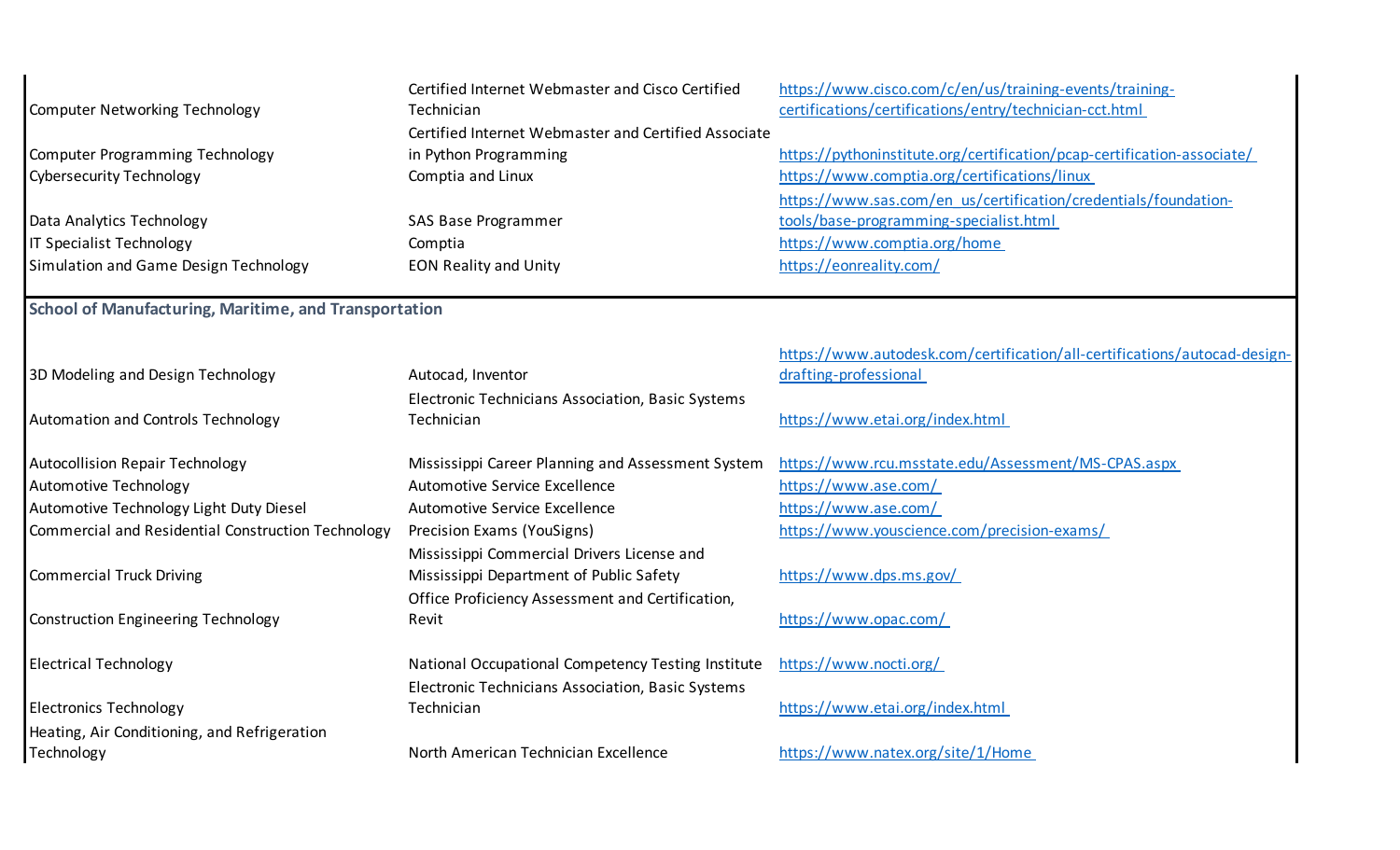| https://www.nccer.org/<br>Heavy Equipment Maintenance Technology<br>Research, Automotive Service Excellence<br>Electronic Technicians Association, Basic Systems<br>https://www.etai.org/index.html<br>Instrumentation and Controls Technology<br>Technician<br>National Center for Construction Education and<br>https://www.nccer.org/<br>Maritime Multi-Craft Technology<br>Research, Yamaha Marine University<br>https://www.dol.gov/agencies/eta/apprenticeship<br>US Department of Labor Registered Apprentice<br>Maritime Technology<br>https://www.pma.org/foundation/assets/National-Institute-for-<br>Metalworking-Skills.pdf<br>National Insitute for Metal Working Standards<br>https://www.naptaonline.org/<br>North American Process Technology Alliance<br>Electronic Technicians Association, Basic Systems<br>https://www.etai.org/index.html<br>Unmanned Martime Systems Technology<br>Technician<br>https://www.aws.org/home<br>American Welding Society<br><b>School of Nursing and Health Professions</b><br>National Nurse Aide Assessment and National Center<br>https://www.ncctinc.com/<br><b>Health Care Assistant</b><br>for Competency Testing<br>https://www.ncsbn.org/index.htm<br>National Council of State Boards of Nursing<br>https://www.ncsbn.org/index.htm<br>LPN, EMS/Paramedic, and Respiratory Therapist to RN National Council of State Boards of Nursing<br>https://www.ncsbn.org/index.htm<br>National Council of State Boards of Nursing<br>https://www.nremt.org/<br>National Registry of Emergency Medical Technicians<br>https://americanmedtech.org/<br><b>Medical Assisting Technology</b><br>American Medical Technologist<br>American Society for Clinical Pathology Board of<br>https://www.ascp.org/content/board-of-certification#<br>Certification<br>National Board for Certification in Occupational<br>https://www.nbcot.org/<br>Therapy<br>https://www.fsbpt.org/<br>Federation of State Boards of Physical Therapy<br>https://www.nbrc.org/<br><b>Respiratory Care Technology</b><br>National Board for Respiratory Care |                                                     | National Center for Construction Education and |  |
|--------------------------------------------------------------------------------------------------------------------------------------------------------------------------------------------------------------------------------------------------------------------------------------------------------------------------------------------------------------------------------------------------------------------------------------------------------------------------------------------------------------------------------------------------------------------------------------------------------------------------------------------------------------------------------------------------------------------------------------------------------------------------------------------------------------------------------------------------------------------------------------------------------------------------------------------------------------------------------------------------------------------------------------------------------------------------------------------------------------------------------------------------------------------------------------------------------------------------------------------------------------------------------------------------------------------------------------------------------------------------------------------------------------------------------------------------------------------------------------------------------------------------------------------------------------------------------------------------------------------------------------------------------------------------------------------------------------------------------------------------------------------------------------------------------------------------------------------------------------------------------------------------------------------------------------------------------------------------------------------------------------------------------------------------------------------------------------|-----------------------------------------------------|------------------------------------------------|--|
|                                                                                                                                                                                                                                                                                                                                                                                                                                                                                                                                                                                                                                                                                                                                                                                                                                                                                                                                                                                                                                                                                                                                                                                                                                                                                                                                                                                                                                                                                                                                                                                                                                                                                                                                                                                                                                                                                                                                                                                                                                                                                      |                                                     |                                                |  |
|                                                                                                                                                                                                                                                                                                                                                                                                                                                                                                                                                                                                                                                                                                                                                                                                                                                                                                                                                                                                                                                                                                                                                                                                                                                                                                                                                                                                                                                                                                                                                                                                                                                                                                                                                                                                                                                                                                                                                                                                                                                                                      |                                                     |                                                |  |
|                                                                                                                                                                                                                                                                                                                                                                                                                                                                                                                                                                                                                                                                                                                                                                                                                                                                                                                                                                                                                                                                                                                                                                                                                                                                                                                                                                                                                                                                                                                                                                                                                                                                                                                                                                                                                                                                                                                                                                                                                                                                                      |                                                     |                                                |  |
|                                                                                                                                                                                                                                                                                                                                                                                                                                                                                                                                                                                                                                                                                                                                                                                                                                                                                                                                                                                                                                                                                                                                                                                                                                                                                                                                                                                                                                                                                                                                                                                                                                                                                                                                                                                                                                                                                                                                                                                                                                                                                      |                                                     |                                                |  |
|                                                                                                                                                                                                                                                                                                                                                                                                                                                                                                                                                                                                                                                                                                                                                                                                                                                                                                                                                                                                                                                                                                                                                                                                                                                                                                                                                                                                                                                                                                                                                                                                                                                                                                                                                                                                                                                                                                                                                                                                                                                                                      |                                                     |                                                |  |
|                                                                                                                                                                                                                                                                                                                                                                                                                                                                                                                                                                                                                                                                                                                                                                                                                                                                                                                                                                                                                                                                                                                                                                                                                                                                                                                                                                                                                                                                                                                                                                                                                                                                                                                                                                                                                                                                                                                                                                                                                                                                                      |                                                     |                                                |  |
|                                                                                                                                                                                                                                                                                                                                                                                                                                                                                                                                                                                                                                                                                                                                                                                                                                                                                                                                                                                                                                                                                                                                                                                                                                                                                                                                                                                                                                                                                                                                                                                                                                                                                                                                                                                                                                                                                                                                                                                                                                                                                      |                                                     |                                                |  |
|                                                                                                                                                                                                                                                                                                                                                                                                                                                                                                                                                                                                                                                                                                                                                                                                                                                                                                                                                                                                                                                                                                                                                                                                                                                                                                                                                                                                                                                                                                                                                                                                                                                                                                                                                                                                                                                                                                                                                                                                                                                                                      | Precision Manufacturing and Machining Technology    |                                                |  |
|                                                                                                                                                                                                                                                                                                                                                                                                                                                                                                                                                                                                                                                                                                                                                                                                                                                                                                                                                                                                                                                                                                                                                                                                                                                                                                                                                                                                                                                                                                                                                                                                                                                                                                                                                                                                                                                                                                                                                                                                                                                                                      | Process Operations Technology                       |                                                |  |
|                                                                                                                                                                                                                                                                                                                                                                                                                                                                                                                                                                                                                                                                                                                                                                                                                                                                                                                                                                                                                                                                                                                                                                                                                                                                                                                                                                                                                                                                                                                                                                                                                                                                                                                                                                                                                                                                                                                                                                                                                                                                                      |                                                     |                                                |  |
|                                                                                                                                                                                                                                                                                                                                                                                                                                                                                                                                                                                                                                                                                                                                                                                                                                                                                                                                                                                                                                                                                                                                                                                                                                                                                                                                                                                                                                                                                                                                                                                                                                                                                                                                                                                                                                                                                                                                                                                                                                                                                      |                                                     |                                                |  |
|                                                                                                                                                                                                                                                                                                                                                                                                                                                                                                                                                                                                                                                                                                                                                                                                                                                                                                                                                                                                                                                                                                                                                                                                                                                                                                                                                                                                                                                                                                                                                                                                                                                                                                                                                                                                                                                                                                                                                                                                                                                                                      | <b>Welding Technology</b>                           |                                                |  |
|                                                                                                                                                                                                                                                                                                                                                                                                                                                                                                                                                                                                                                                                                                                                                                                                                                                                                                                                                                                                                                                                                                                                                                                                                                                                                                                                                                                                                                                                                                                                                                                                                                                                                                                                                                                                                                                                                                                                                                                                                                                                                      |                                                     |                                                |  |
|                                                                                                                                                                                                                                                                                                                                                                                                                                                                                                                                                                                                                                                                                                                                                                                                                                                                                                                                                                                                                                                                                                                                                                                                                                                                                                                                                                                                                                                                                                                                                                                                                                                                                                                                                                                                                                                                                                                                                                                                                                                                                      |                                                     |                                                |  |
|                                                                                                                                                                                                                                                                                                                                                                                                                                                                                                                                                                                                                                                                                                                                                                                                                                                                                                                                                                                                                                                                                                                                                                                                                                                                                                                                                                                                                                                                                                                                                                                                                                                                                                                                                                                                                                                                                                                                                                                                                                                                                      | <b>Practical Nursing</b>                            |                                                |  |
|                                                                                                                                                                                                                                                                                                                                                                                                                                                                                                                                                                                                                                                                                                                                                                                                                                                                                                                                                                                                                                                                                                                                                                                                                                                                                                                                                                                                                                                                                                                                                                                                                                                                                                                                                                                                                                                                                                                                                                                                                                                                                      |                                                     |                                                |  |
|                                                                                                                                                                                                                                                                                                                                                                                                                                                                                                                                                                                                                                                                                                                                                                                                                                                                                                                                                                                                                                                                                                                                                                                                                                                                                                                                                                                                                                                                                                                                                                                                                                                                                                                                                                                                                                                                                                                                                                                                                                                                                      | <b>Associate Degree Nursing</b>                     |                                                |  |
|                                                                                                                                                                                                                                                                                                                                                                                                                                                                                                                                                                                                                                                                                                                                                                                                                                                                                                                                                                                                                                                                                                                                                                                                                                                                                                                                                                                                                                                                                                                                                                                                                                                                                                                                                                                                                                                                                                                                                                                                                                                                                      |                                                     |                                                |  |
|                                                                                                                                                                                                                                                                                                                                                                                                                                                                                                                                                                                                                                                                                                                                                                                                                                                                                                                                                                                                                                                                                                                                                                                                                                                                                                                                                                                                                                                                                                                                                                                                                                                                                                                                                                                                                                                                                                                                                                                                                                                                                      |                                                     |                                                |  |
|                                                                                                                                                                                                                                                                                                                                                                                                                                                                                                                                                                                                                                                                                                                                                                                                                                                                                                                                                                                                                                                                                                                                                                                                                                                                                                                                                                                                                                                                                                                                                                                                                                                                                                                                                                                                                                                                                                                                                                                                                                                                                      | <b>Emergency Medical Sciences EMT and Paramedic</b> |                                                |  |
|                                                                                                                                                                                                                                                                                                                                                                                                                                                                                                                                                                                                                                                                                                                                                                                                                                                                                                                                                                                                                                                                                                                                                                                                                                                                                                                                                                                                                                                                                                                                                                                                                                                                                                                                                                                                                                                                                                                                                                                                                                                                                      |                                                     |                                                |  |
|                                                                                                                                                                                                                                                                                                                                                                                                                                                                                                                                                                                                                                                                                                                                                                                                                                                                                                                                                                                                                                                                                                                                                                                                                                                                                                                                                                                                                                                                                                                                                                                                                                                                                                                                                                                                                                                                                                                                                                                                                                                                                      |                                                     |                                                |  |
|                                                                                                                                                                                                                                                                                                                                                                                                                                                                                                                                                                                                                                                                                                                                                                                                                                                                                                                                                                                                                                                                                                                                                                                                                                                                                                                                                                                                                                                                                                                                                                                                                                                                                                                                                                                                                                                                                                                                                                                                                                                                                      | <b>Medical Laboratory Technology</b>                |                                                |  |
|                                                                                                                                                                                                                                                                                                                                                                                                                                                                                                                                                                                                                                                                                                                                                                                                                                                                                                                                                                                                                                                                                                                                                                                                                                                                                                                                                                                                                                                                                                                                                                                                                                                                                                                                                                                                                                                                                                                                                                                                                                                                                      | Occupational Therapy Assistant                      |                                                |  |
|                                                                                                                                                                                                                                                                                                                                                                                                                                                                                                                                                                                                                                                                                                                                                                                                                                                                                                                                                                                                                                                                                                                                                                                                                                                                                                                                                                                                                                                                                                                                                                                                                                                                                                                                                                                                                                                                                                                                                                                                                                                                                      | Physical Therapist Assistant                        |                                                |  |